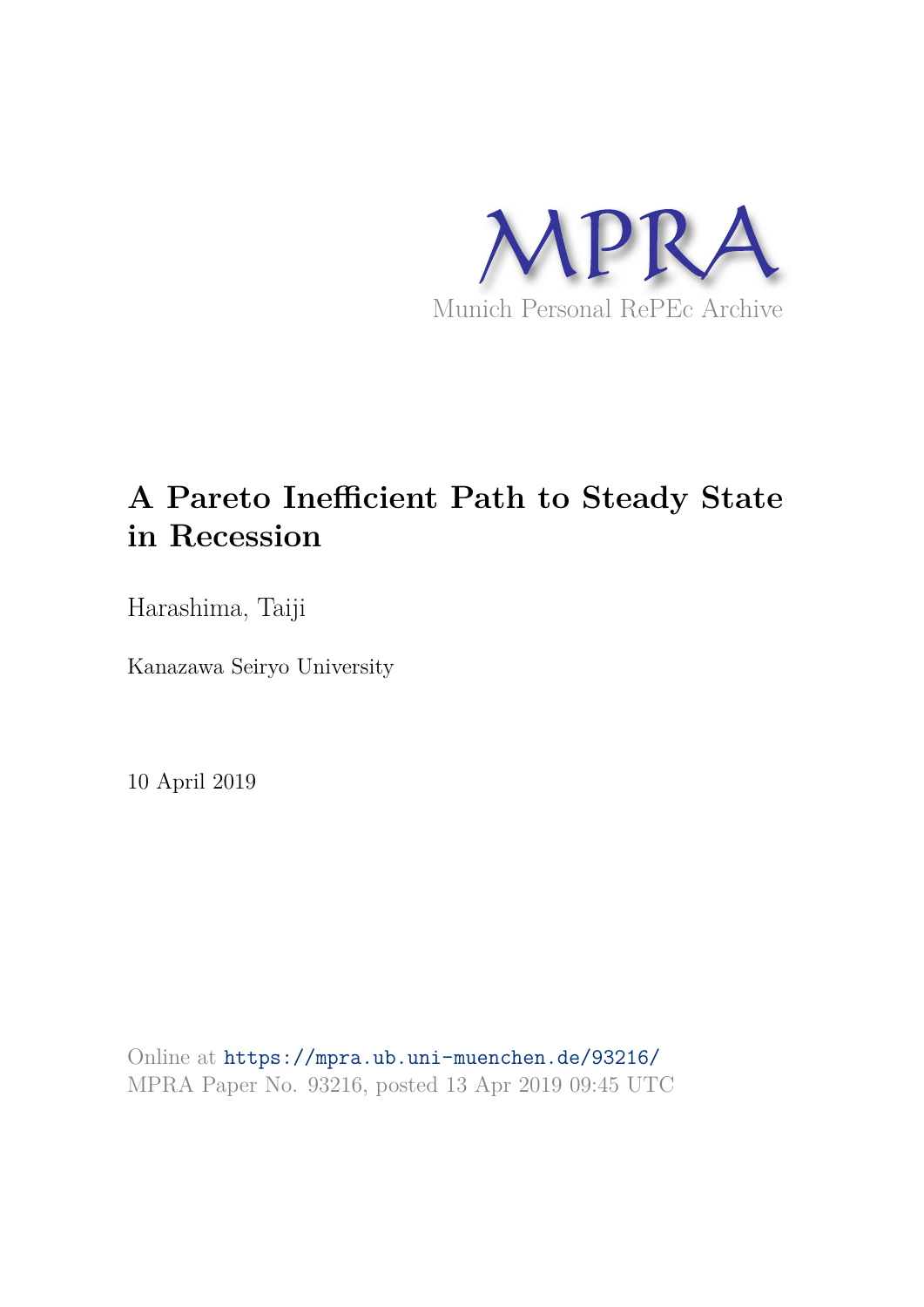## A Pareto Inefficient Path to Steady State in Recession

Taiji HARASHIMA\*

April 2019

#### **Abstract**

In this paper, I focus on the concept of Nash equilibrium of a Pareto inefficient path (NEPIP) to examine the nature of the transition path to steady state after a shock that generates a severe recession. Risk-averse and non-cooperative households strategically and rationally choose a NEPIP if a shock that widely shifts the steady state downwards occurs. Because NEPIPs are not Pareto efficient, an infinite number of transition paths can be NEPIPs, but a unique NEPIP is eventually selected from among many possible NEPIPs by households through a tug of war between their preference to avoid a worstcase scenario and the expected utility.

JEL Classification: D10, E21, E32

Keywords: Great Depression; Great Recession; Pareto inefficiency; Recession; Transition path  $\overline{a}$ 

\*Correspondence: Taiji HARASHIMA, Kanazawa Seiryo University, 10-1 Goshomachi-Ushi, Kanazawa, Ishikawa, 920-8620, Japan.

Email: [harashim@seiryo-u.ac.jp](mailto:harashim@seiryo-u.ac.jp) or [t-harashima@mve.biglobe.ne.jp.](mailto:t-harashima@mve.biglobe.ne.jp)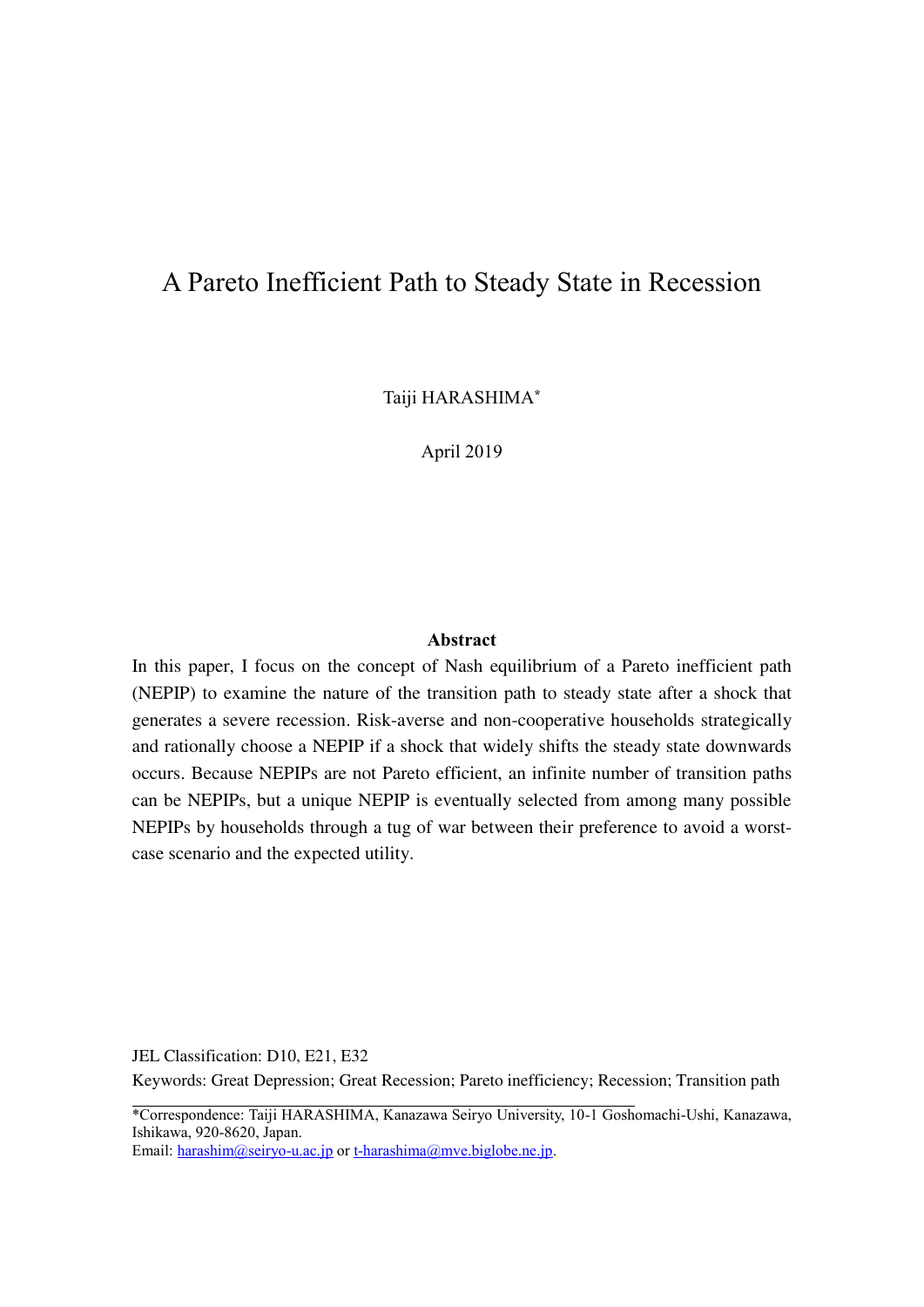# **1 INTRODUCTION**

Severe recessions like the Great Recession and the Great Depression persist for several years or more (Temin, 1989; Martin et al., 2015; Hall, 2016; Fernald et al., 2017), probably because it takes time to reach the posterior steady state after a shock that changed the steady state and generated the severe recession. Although the cause of severe recessions has long been studied from various points of view (Temin, 1989; Hall, 2011; Eggertsson and Krugman, 2012; Mian and Sufi, 2012; Christiano et al., 2015; Martin et al., 2015; Guerrieri and Lorenzoni, 2017), no consensus about the cause has yet been reached. Because the cause remains unresolved, discussions about severe recessions have generally focused only on the cause, whereas the nature of the transition path to the posterior steady state during a severe recession has hardly been studied. Because the nature of the transition path will differ greatly, depending on the cause, researchers may have thought it would be fruitless to study the nature of the transition path in detail before knowing the cause.

 Harashima (2016) showed a cause of the Great Recession that was based on the concept of a "Nash equilibrium of a Pareto inefficient path" (NEPIP). This concept is also shown in other papers by Harashima (2004, 2009, 2017, 2018a) and enables us to explain a mechanism for why a Pareto inefficient path is rationally chosen by households. If such a Pareto inefficient path is rationally chosen, phenomena like the Great Recession and Great Depression can be generated. An important feature of NEPIP is that it does not require a sudden huge technological regression or persisting rigidities in price adjustment processes to explain the generation of severe recessions.

 In this paper, the nature of the transition path is examined on the basis of NEPIP. Risk-averse and non-cooperative households strategically and rationally choose a NEPIP if a shock that widely shifts the steady state downwards occurs. However, because NEPIP is not Pareto efficient—that is, because the constraint that Pareto efficiency should be kept does not exist—an infinite number of transition paths can be NEPIPs. The main purpose of this paper is to answer the question: How do households select a NEPIP from among many possible NEPIPs?

 Households choose a NEPIP instead of the Pareto efficient saddle path strategically and rationally, by considering various possible options. A reason for not choosing the Pareto efficient saddle path in the first place is that a household dislikes, fears and avoids a worst-case scenario (hereafter, called "worst-case aversion"), and the selection of a NEPIP from among many possible NEPIPs will be also made considering this same household preference. In this paper, I show that households that possess worstcase aversion eventually select a unique NEPIP by calculating optimality on the basis of (1) the expected utility from consumption and (2) the expected probability that the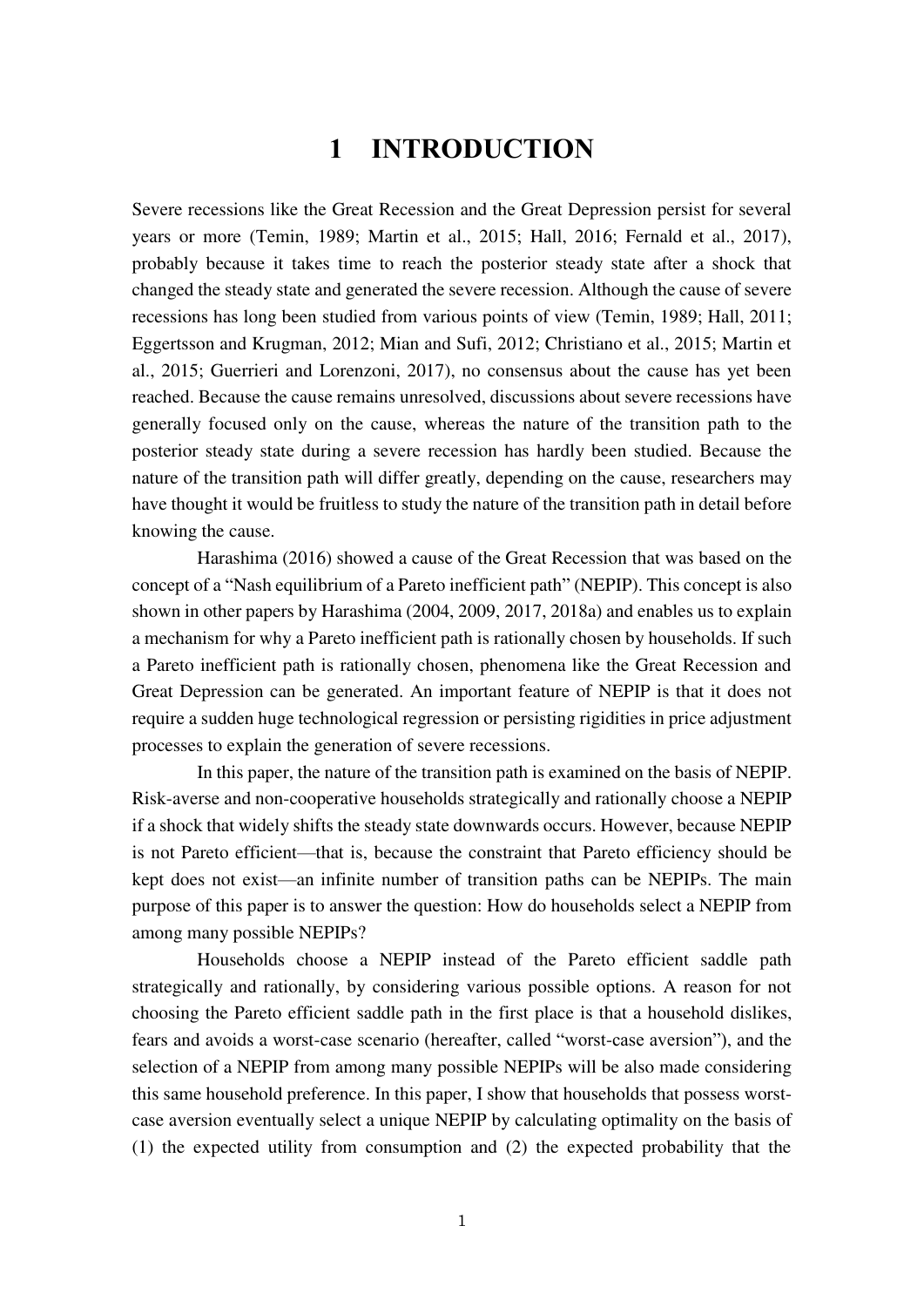foremost household (the household that first makes a decision) will be followed by all the other households.

 As Harashima (2018b, 2019) showed, the NEPIP phenomenon can be equivalently explained on the basis of the concept of the MDC (maximum degree of comfortability)-based procedure. However, in this paper, I examine the nature of NEPIP on the basis of the model under the RTP (rate of time preference)-based procedure shown by Harashima (2004, 2009, 2017, 2018a).

# **2 NASH EQUILIBRIUM OF A PARETO INEFFICIENT PATH (NEPIP)**

The mechanism and nature of NEPIP shown by Harashima (2004, 2009, 2017, 2018a) are briefly explained in this section.

#### *2.1 The model*

Households are assumed to be non-cooperative, risk averse, and infinitely living. They are also assumed to be identical in the sense that their preferences, labor incomes, and initial financial assets are identical. In addition, there is assumed to be a sufficiently large number of them. Each household maximizes its expected utility

$$
E\int_0^\infty u(c_t) \exp(-\theta t) dt
$$

subject to

$$
\frac{dk_t}{dt} = f'(A, k_t) - c_t
$$

where  $c_t$ ,  $k_t$ , and  $y_t$  are consumption, capital, and production per capita in period  $t$ , respectively; *A* is technology;  $\theta$  (> 0) is the rate of time preference (RTP); *u* is the utility function;  $y_t = f(A, k_t)$  is the production function; and *E* is the expectation operator.

Suppose that there is a shock that makes the RTP of a household shift upward (i.e., increase) in period  $t = 0$ . After the shock, the steady state is changed from the prior (original) one to the posterior one. There are two options for each household with regard to consumption just after the shock. The first is a jump option **J**, in which a household's consumption jumps upwards and then proceeds on the posterior Pareto efficient saddle path to the posterior steady state. The second is a non-jump option **NJ**, in which a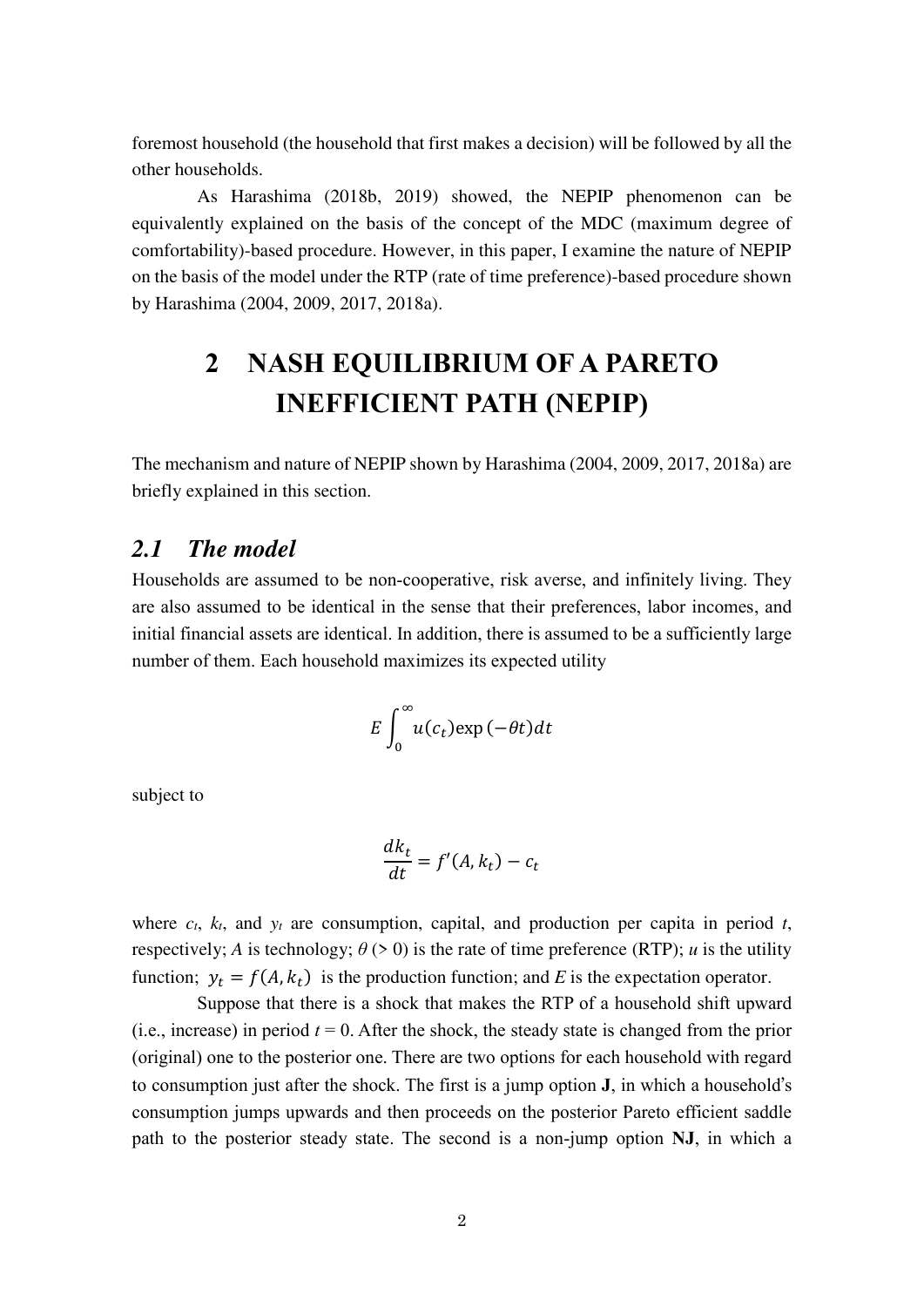household's consumption does not jump but instead gradually decreases from the prior steady state to the posterior steady state. This transition path is not Pareto efficient. The household that chose the **NJ** option reaches the posterior steady state in period  $s \geq 0$ ). The difference in consumption between the two options in period *t* is  $b_t$  ( $\geq 0$ ). The existence of *bt* indicates that unutilized resources and excess capital exist, and they have to be somehow eliminated.

The probability that households choose option **NJ** will not necessarily be low because option **J** requires a discontinuous large and sudden increase in consumption, but risk-averse households intrinsically dislike this type of discontinuous change in consumption and want to smooth the stream of consumption. The expected utility of a household after the shock depends on whether the household chooses option **J** or **NJ**. Let **Jalone** indicate that a household chooses the **J** option but other households choose the **NJ** option, **NJalone** indicate that the household chooses the **NJ** option but other households choose the **J** option, **Jtogether** indicate that all households choose the **J** option, and **NJtogether** indicate that all households choose the **NJ** option. Let  $p(0 \le p \le$ 1) be the subjective probability of a household that the other households choose the **J** option. With  $p$ , the expected utility of the household when it chooses option **J** is

$$
E(J) = pE(Jtogether) + (1 - p)E(Jalone) ,
$$

and when it chooses option NJ is

$$
E(NJ) = pE(NJalone) + (1-p)E(NJtogether)
$$
,

where *E*(*Jalone*), *E*(*NJalone*), *E*(*Jtogether*), and *E*(*NJtogether*) are the expected utilities of the household when choosing **Jalone**, **NJalone**, **Jtogether**, and **NJtogether**, respectively. A household determines whether to choose option **J** or **NJ** by strategically considering other households' choices.

#### *2.2 The existence of NEPIP*

Harashima (2009, 2018a) proved that, under reasonable conditions, there is a  $p^*(0 \leq p^* \leq$ 1) such that if  $p = p^*$ ,  $E(J) - E(NJ) = 0$ , and if  $p < p^*$ ,  $E(J) - E(NJ) < 0$ . That is, it is possible that a Pareto inefficient path (i.e., a NEPIP) can be rationally chosen by households.

Suppose that there are  $H(\in \mathbb{N})$  identical households in the economy and *H* is sufficiently large. Households' strategic choices between options **J** and **NJ** are well described by a *H*-dimensional symmetric mixed strategy game. Let  $q_n(0 \leq q_n \leq 1)$  be the probability that a household  $\eta(\in N)$  chooses option **J**. Harashima (2009, 2018a) showed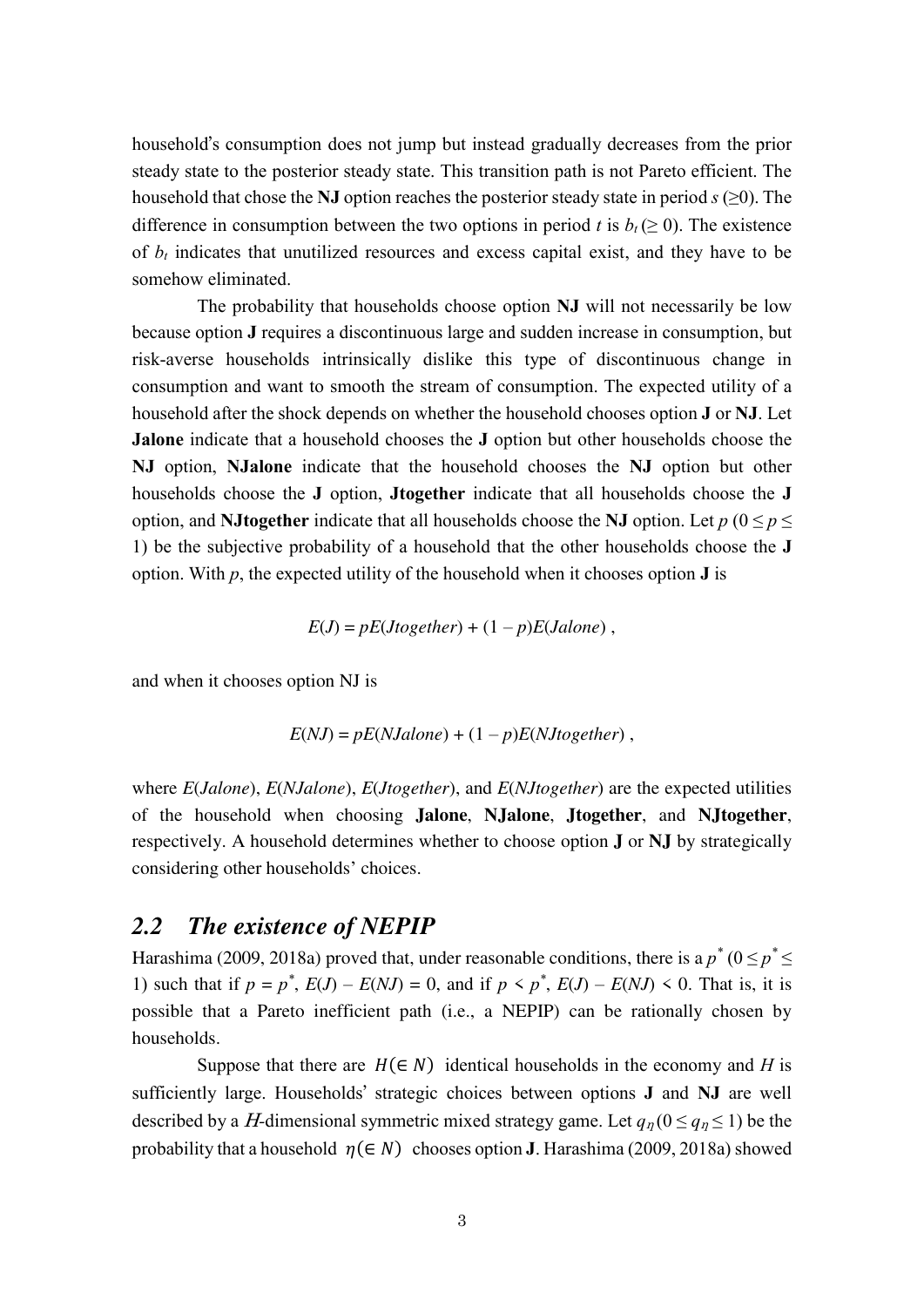that strategy profiles

$$
(q_1,q_2,...,q_H) = \{(1,1,...,1), (p^*, p^*, ..., p^*), (0,0,...,0)\}
$$

are Nash equilibria of this game.

#### *2.3 The preference of worst-case aversion*

As shown by Harashima (2009, 2018a), refinements of the Nash equilibrium are required to determine which Nash equilibrium, **NJtogether** (0,0,…,0) or **Jtogether** (1,1,…,1), is dominant, and these refinements necessitate additional criteria. If households are worstcase averse in the sense that they prefer to avoid options that include the worst-case scenario when its probability is not known, they suppose a very low *p* and select the **NJtogether** (0,0,…,0) equilibrium (i.e., a NEPIP), because **Jtogether** is the best choice in the sense of the amount of payoff, followed by **NJalone** and **NJtogether**, whereas **Jalone** is the worst. The outcomes of choosing option **J** are more dispersed than those of choosing option **NJ**. If households are worst-case averse in the above-mentioned sense, a household will prefer option **NJ** that does not include the worst-case scenario **Jalone**, because it fears the worst-case scenario that, after the shock, it alone will substantially increase consumption while the other households will substantially decrease consumption. This behavior is rational because it is consistent with the household's preference.

### *2.4 NEPIP and severe recessions*

Because NEPIP is Pareto inefficient and excess capital and *bt* exist, unutilized resources are successively generated and eliminated—that is, a recession is generated. In this situation, as Harashima (2012) showed, the unemployment rate rises by frictions in the job search and matching process. Note that Harashima (2014b) also showed the generation mechanism of the shock on RTP. The main underlying factor that generates this shock is that households need to generate an expected RTP under sustainable heterogeneity, as shown by Harashima (2014a, 2014b).

# **3 SELECTION OF A NEPIP**

#### *3.1 Possible NEPIPs*

Because NEPIPs are Pareto inefficient, an infinite number of possible ones can exist. On the other hand, it is highly likely that a NEPIP will not be a complex winding path but rather a simple monotonously decreasing path from the prior steady state to the posterior one, because risk-averse households dislike discontinuous change in consumption and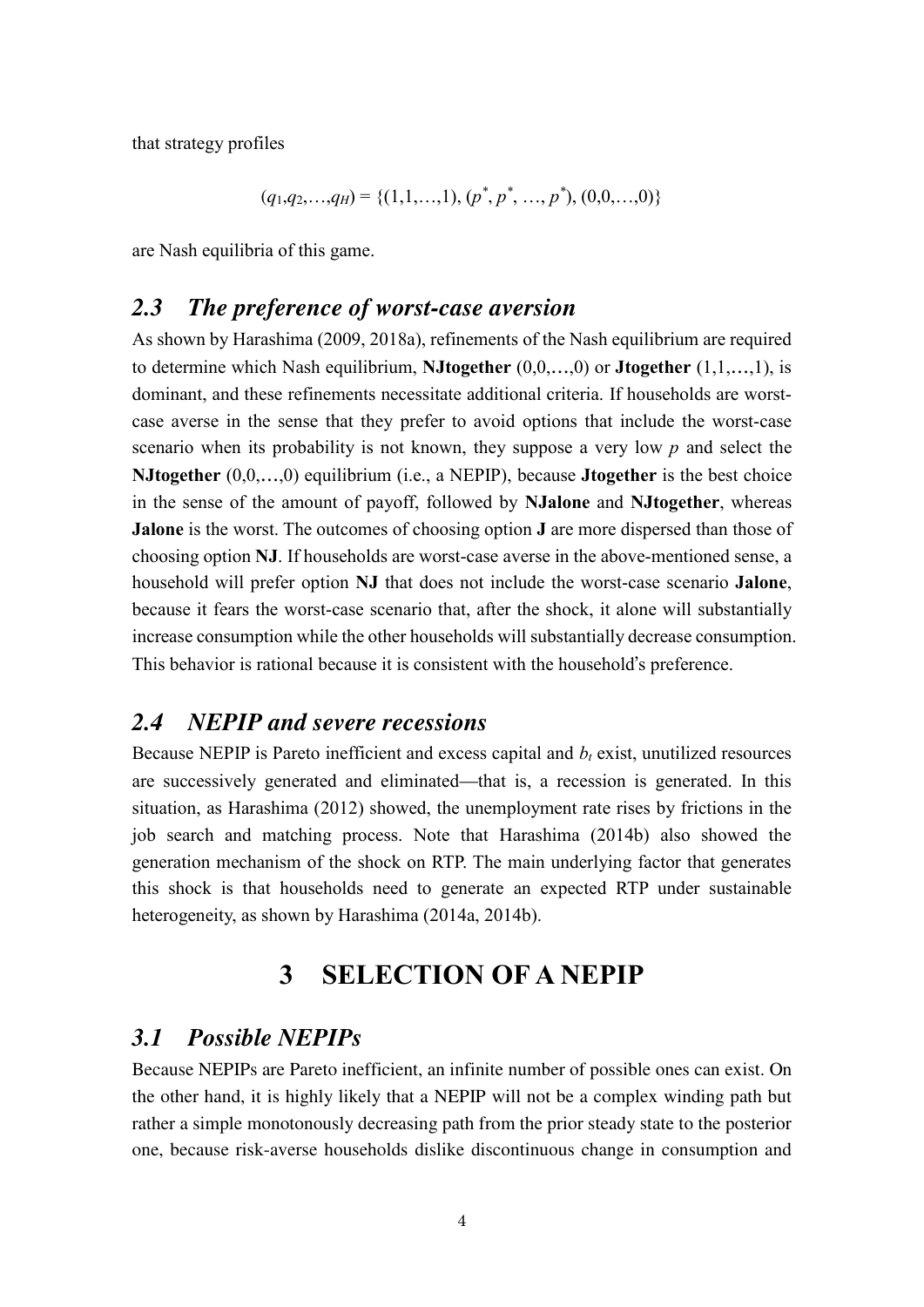prefer to smooth it.

Let  $\lambda$  be the value that determines the shape of a simple monotonously decreasing path from the prior steady state to the path of the posterior one, such that if  $\lambda > 0$ , consumption declines to greater extent in the early periods and then gradually approaches the level at the posterior steady state; if  $\lambda = 0$ , it declines in a straight line to posterior steady state consumption; and if  $\lambda \leq 0$ , it declines a smaller amount in the early periods and more as time passes. Figure 1 shows the shapes of NEPIPs for a positive, zero, and negative  $\lambda$ , as well as the likely shape of the Pareto efficient saddle path.



**Figure 1: NEPIP paths**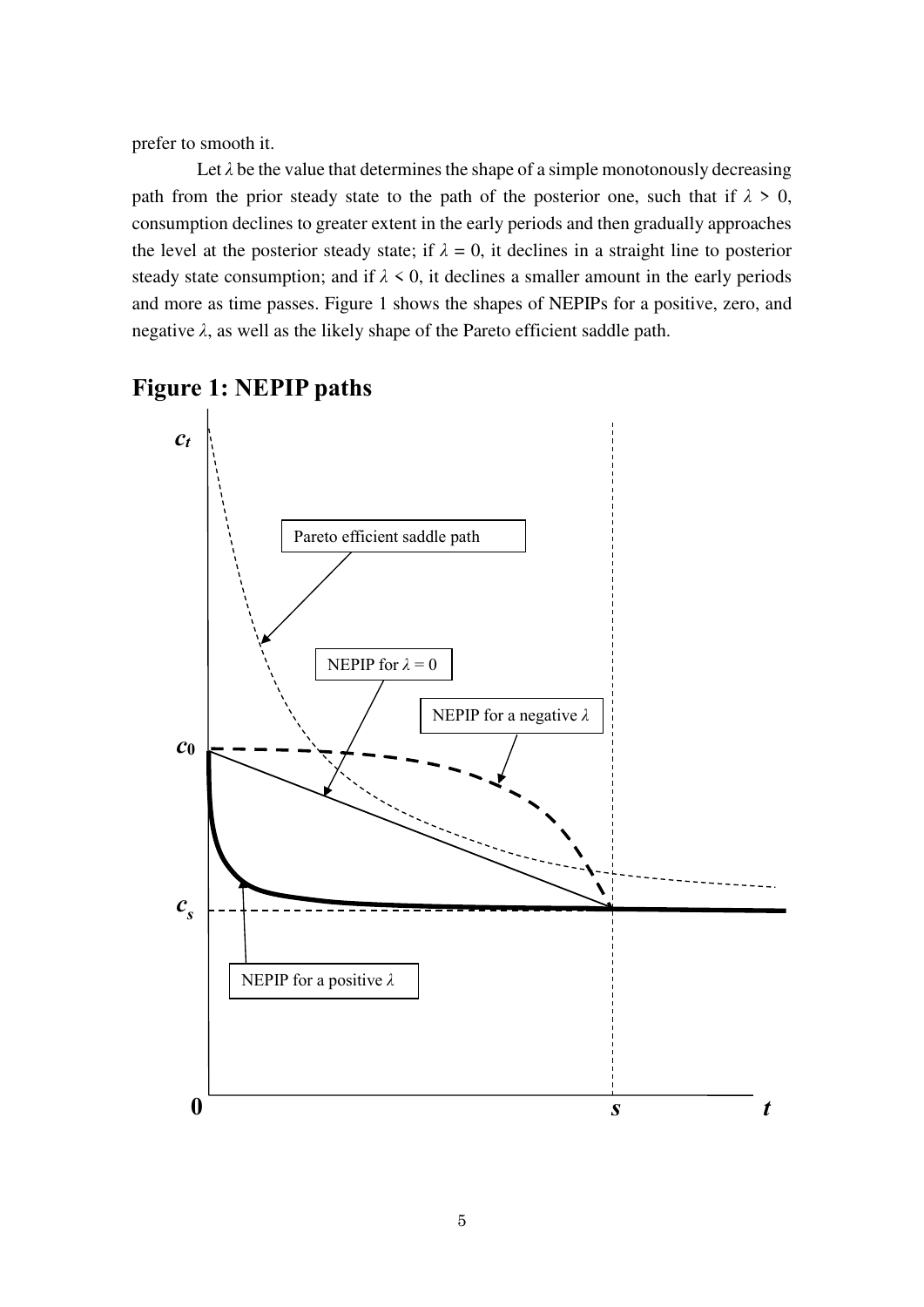### *3.2 Features of NEPIP*

#### **3.2.1 Expected utility**

Figure 1 indicates that, as the value of *λ* increases, consumption decreases in any period before *s* and therefore the expected utility decreases. Hence, as  $\lambda$  increases, households will be more hesitant to choose a NEPIP. Because all identical households equally become more hesitant and they all are aware of this tendency, they will equally suppose a higher *p* if *λ* increases from the point of view of expected utility.

#### **3.2.2 Worst-case aversion**

Since all households are identical and possess the preference of worst-case aversion, as discussed in Section 2.3, all households will equally suppose that they all prefer option **NJ** that does not include the worst-case scenario **Jalone**; therefore, all of them will suppose a low  $p$  and select the **N**Jtogether  $(0,0,...,0)$  equilibrium, which is a NEPIP.

 As *λ* increases, the NEPIP deviates more from the Pareto efficient saddle path (option **J**), and the worst-case scenario **Jalone** becomes even worse. Hence, as *λ* increases, households will have a greater preference for option **NJ** that does not include the worstcase scenario **Jalone**. Therefore, as *λ* increases, households will equally suppose a lower *p* from the point of view of worst-case aversion.

#### **3.2.3 The foremost household and followers**

Even though all households are identical, as assumed in Section 2.1, they behave strategically by considering and expecting the other households' possible actions and outcomes. Therefore, the choice of transition path after the shock may not necessarily be made simultaneously by all households. A household may wait to make its decision until observing other households' decisions, where a decision here means choosing of a value of *λ*. However, at the same time, households cannot postpone decisions for a long period—they need to make a decision relatively soon after the shock. While each household is considering the others' possible actions, a very small exogenous factor that is unrelated to preferences and heterogeneous to households will push one of the households forward. That is, a household (possibly even by accident) makes a decision (i.e., chooses a value of  $\lambda$ ) and exhibits its decision to other households before any other household does. I call this household the "foremost household."

 All of the other households will make decisions by considering and evaluating the foremost household's decision. I call these households "followers." A follower will choose the same value of  $\lambda$  as that of the foremost household if it expects that many of the other followers will also make the same choice. From Section 3.2.1, we know that, from the point of view of expected utility, as the value of  $\lambda$  that the foremost household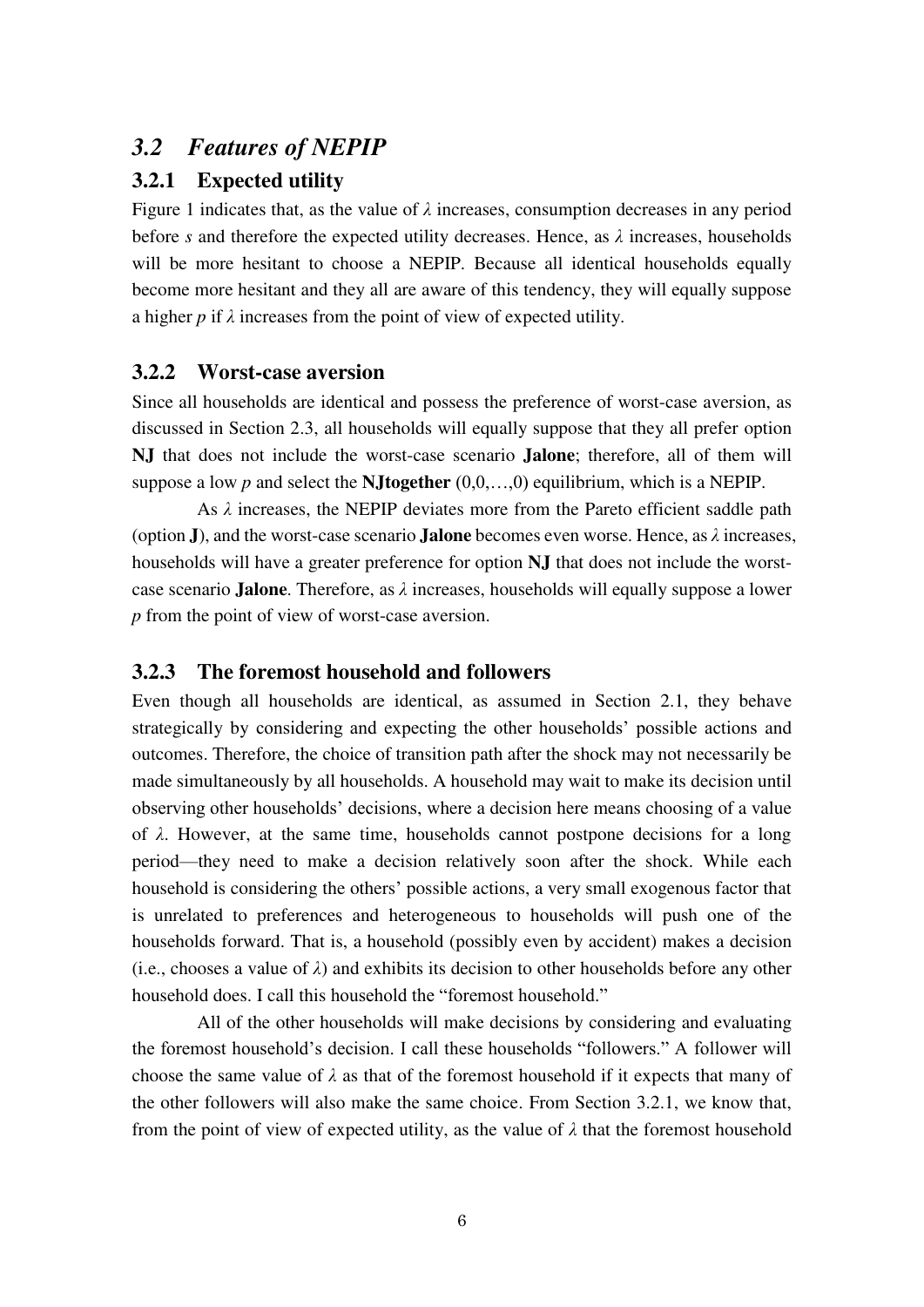chooses increases, the probability that all followers will choose the same value decreases.<sup>1</sup> On the other hand, from Section 3.2.2, we know that, from the point of view of the worstcase aversion, as the foremost household's value of *λ* increases, the probability that all followers will choose the same value of  $\lambda$  as the foremost household will also increase. That is, expected utility and worst-case aversion act in opposite directions. Whether followers choose the same value as that of the foremost household therefore depends on the relative difference in the strengths of these two opposing forces.

#### **3.2.4 The expected probability of following the NJ**

Taking the argument in Section 3.2.1 into consideration, the expected probability that all followers will make the same choice as that of the foremost household from the point of view of the expected utility can be most simply described by

$$
\Pi_U = \exp(-\mu \tilde{\lambda}) \tag{1}
$$

where  $\tilde{\lambda}$  is the  $\lambda$  that the foremost household chose, and  $\mu$  (> 0) is a constant. Equation (1) indicates that, as the value of  $\tilde{\lambda}$  increases,  $\Pi_U$  decreases. On the other hand, taking the argument in Section 3.2.2 into consideration, the expected probability that all followers will make the same choice as that of the foremost household from the point of view of worst-case aversion can be most simply described by

$$
\Pi_R = 1 - \exp(-\nu \tilde{\lambda}) \tag{2}
$$

where  $v > 0$  is a constant. Equation (2) indicates that, as the value of  $\tilde{\lambda}$  increases,  $\Pi_R$ decreases. By equations (1) and (2), therefore, the combined expected probability that all followers will make the same choice as that of the foremost household from both points of view (*Π*) is

$$
\Pi = \Pi_U \Pi_R = \exp(-\mu \tilde{\lambda}) - \exp[-(\mu + \nu)\tilde{\lambda}]. \tag{3}
$$

*Π* indicates the initial expected probability that all other households make the same choice as the foremost household (Figure 2). The term "initial" is added because followers make their final decisions after considering not only equation (3) but also other related factors, as will be discussed below.

 $\overline{a}$ 

<sup>1</sup> Under the MDC-based procedure shown by Harashima (2018b, 2019), as the value of *λ* chosen by the foremost household increases, the probability that all followers will choose the same value of *λ* decreases because of the higher level of discomfort caused by the destruction of resources, not because of lower expected utilities.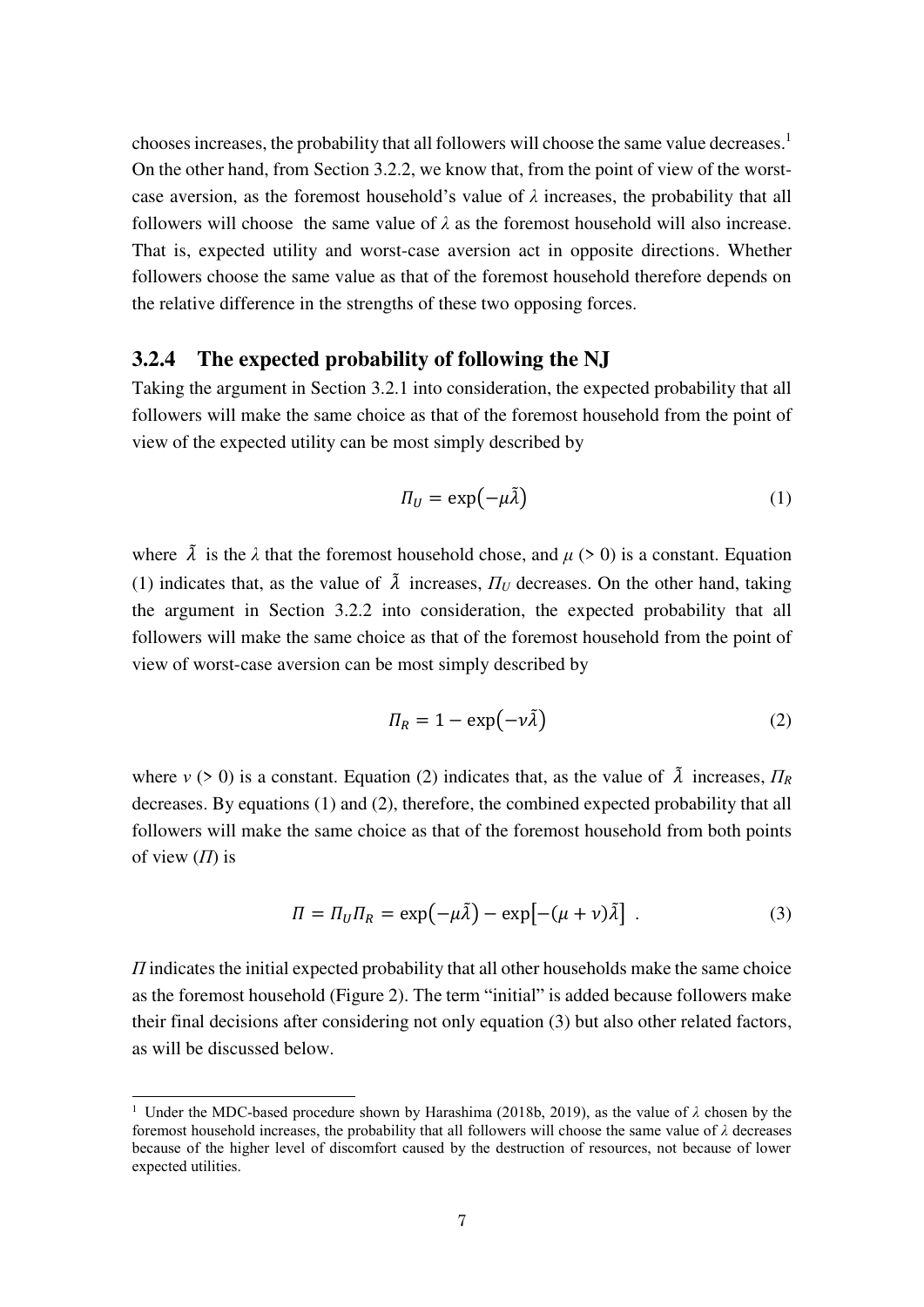



A following household initially considers whether it should follow the foremost household on the basis of the initial expected probability (i.e., equation [3]). There will be a unique value of  $\Pi$ ,  $\tilde{\Pi}$ , such that, if  $\Pi > \tilde{\Pi}$ , a follower always chooses the same value of  $\lambda$  as the foremost household  $(\tilde{\lambda})$ . In Figure 2, therefore, if  $\tilde{\lambda}$  is located between  $\lambda_1$  and  $\lambda_2$ , a follower will always make the same choice as the foremost household. An important point is that the decisions of all followers eventually become identical, because all households are identical in the sense that they have identical preferences although they behave strategically, non-cooperatively, and independently. Hence, the consequence after the foremost household chooses  $\tilde{\lambda}$  is either that all followers choose it or no follower does. Hence, the "eventual" expected probability that all followers make the same choice as the foremost household is

$$
\Pi = 1 \quad \text{if } \tilde{\lambda}_1 \le \tilde{\lambda} \le \tilde{\lambda}_2
$$
  

$$
\Pi = 0 \quad \text{if } \tilde{\lambda} < \tilde{\lambda}_1 \text{ or } \tilde{\lambda}_2 < \tilde{\lambda} .
$$
 (4)

If  $\lambda_1 \leq \lambda \leq \lambda_2$ , therefore, the NEPIP that the foremost household chose is selected as the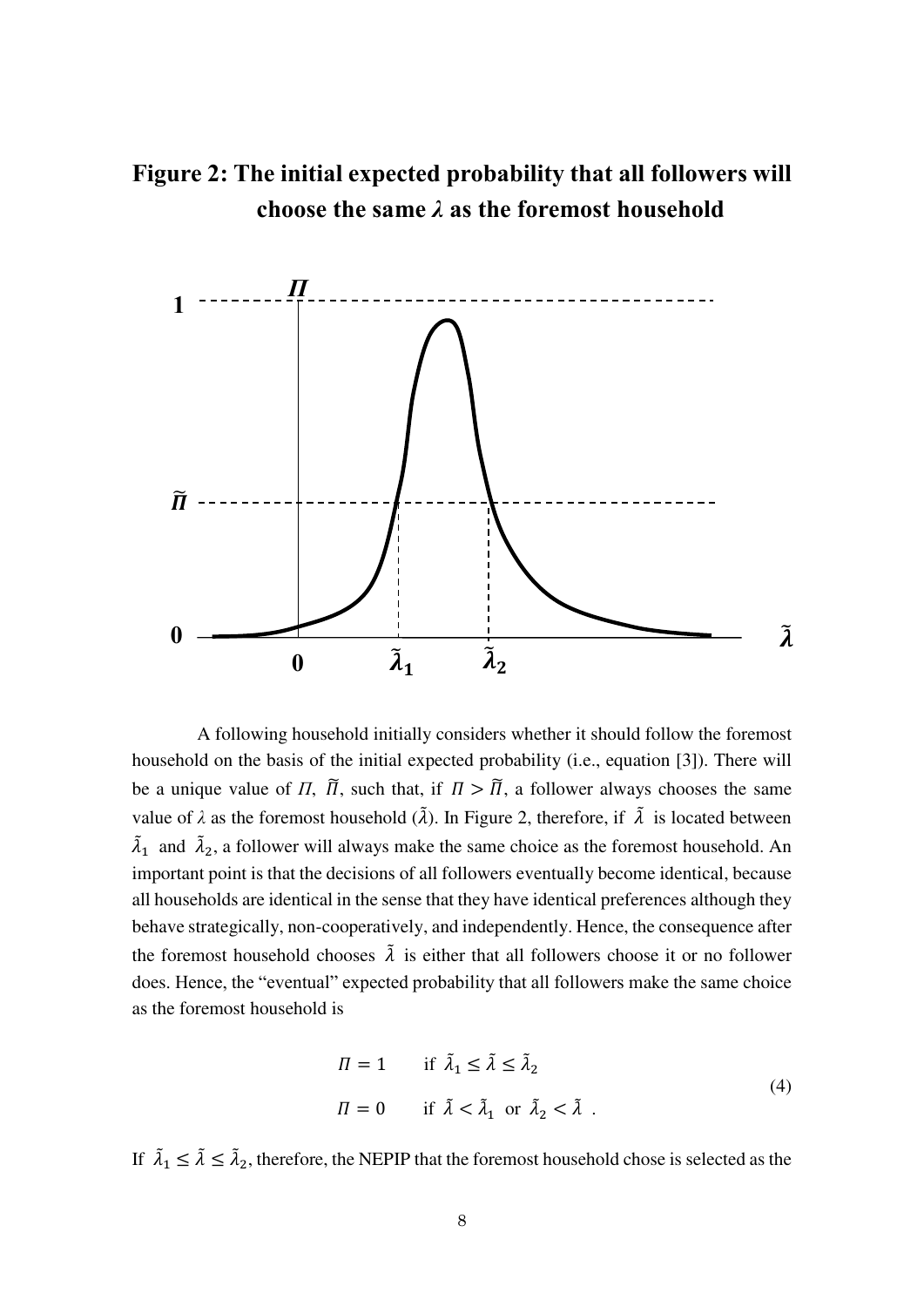Nash equilibrium in an economy.

## *3.3 Determination of a NEPIP*

Because all households are identical, they all generate the same eventual expected probability (equation [4]). Hence, any foremost household will choose  $\tilde{\lambda}$ , giving sufficient consideration to equation (4). Because no household will follow the foremost household unless  $\lambda_1 \leq \lambda \leq \lambda_2$ , any  $\lambda$  outside  $\lambda_1 \leq \lambda \leq \lambda_2$  will be harmful for any foremost household. Hence, any foremost household will choose only a  $\lambda$  between  $\lambda_1$ and  $\lambda_2$ .

In addition, among the values of  $\lambda$  located between  $\lambda_1$  and  $\lambda_2$ , the NEPIP with  $\lambda_1$  gives the highest expected utility to the foremost household. Because any foremost household anticipates these consequences, it will generally choose  $\lambda_1$  as  $\lambda$ . As a result, the NEPIP with  $\lambda_1$  will be generally chosen as the NEPIP in an economy.

#### *3.4 Simultaneous determination of the transition period*

In the previous sections, the transition period *s* is given exogenously, but it may be determined endogenously and simultaneously with  $\tilde{\lambda}$ . It seems likely that households want to arrive at the posterior steady state as soon as possible. However, as *s* becomes shorter,  $\mu$  in equation (1) will increase because the expected utility decreases as  $\delta$ decreases for any given value of *λ*. In other words, if the value of *s* is sufficiently small, there will be no value of  $\tilde{\lambda}$  that makes  $\Pi > \tilde{\Pi}$  because of the corresponding larger value of  $\mu$ . Therefore, there will be the critical value of *s*,  $\tilde{s}$ , such that if  $\tilde{s} \leq s$ , then  $\Pi > \tilde{\Pi}$ for at least one value of  $\lambda$ . That is, when  $s = \tilde{s}$ , the curve of the initial expected probability that all followers will follow the foremost household comes in contact with the line of  $\tilde{\Pi}$ , as shown in Figure 3.

Because all households are identical, all households know the value of  $\tilde{s}$ . In addition, because it seems likely that households want to arrive at the posterior steady state as soon as possible, any foremost household will choose  $\tilde{s}$  as *s*. As a result, the NEPIP with  $\tilde{s}$  and  $\tilde{\lambda}_1$  will be generally chosen as the NEPIP in an economy.

## *3.5 Nature of* ̃

By equation (3), the maximal of *Π* is obtained at

$$
\frac{\partial \Pi}{\partial \tilde{\lambda}} = \frac{\partial \exp(-\mu \tilde{\lambda})}{\partial \tilde{\lambda}} - \frac{\partial \exp[-(\mu + \nu) \tilde{\lambda}]}{\partial \tilde{\lambda}} = 0
$$

and thereby at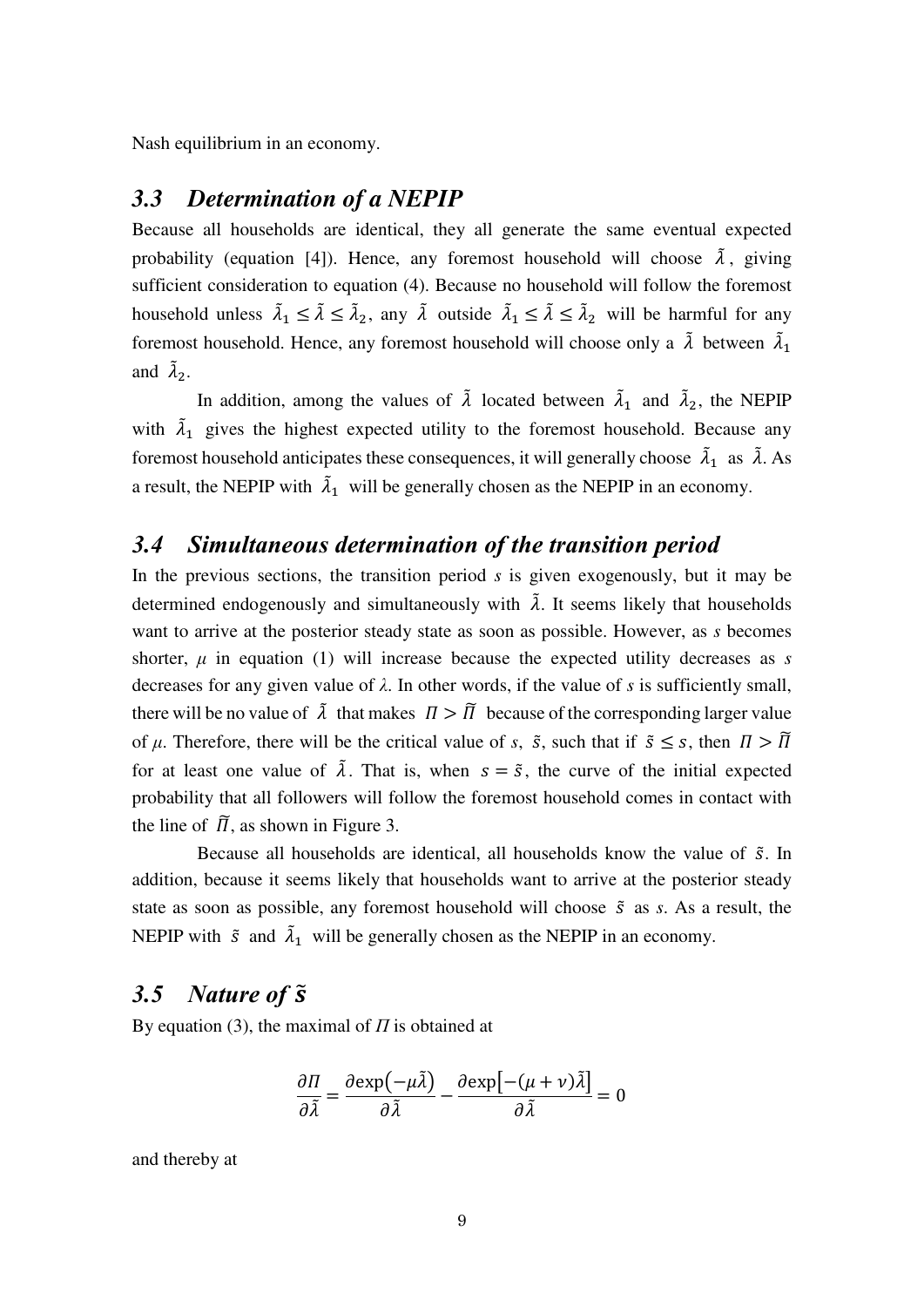$$
\tilde{\lambda} = -\frac{\ln\left(\frac{\mu}{\mu + \nu}\right)}{\nu} \ .
$$

Hence, if  $\frac{\partial H}{\partial \widetilde{\gamma}}$  $\overline{\partial \widetilde{\lambda}}$  = 0 at  $\lambda_1$ , then

$$
\tilde{\lambda}_1 = -\frac{\ln\left(\frac{\mu}{\mu + \nu}\right)}{\nu} \,. \tag{5}
$$



Figure 3:  $\tilde{\lambda}_1$  for  $\tilde{s}$ 

 If the curve of the initial expected probability comes in contact with the line of  $\overline{\Pi}$  at  $\overline{\lambda}_1$  as shown in Figure 3, then by equation (3),

$$
\widetilde{\Pi} = \exp(-\mu \widetilde{\lambda}_1) - \exp[-(\mu + \nu)\widetilde{\lambda}_1], \qquad (6)
$$

and by equations (5) and (6),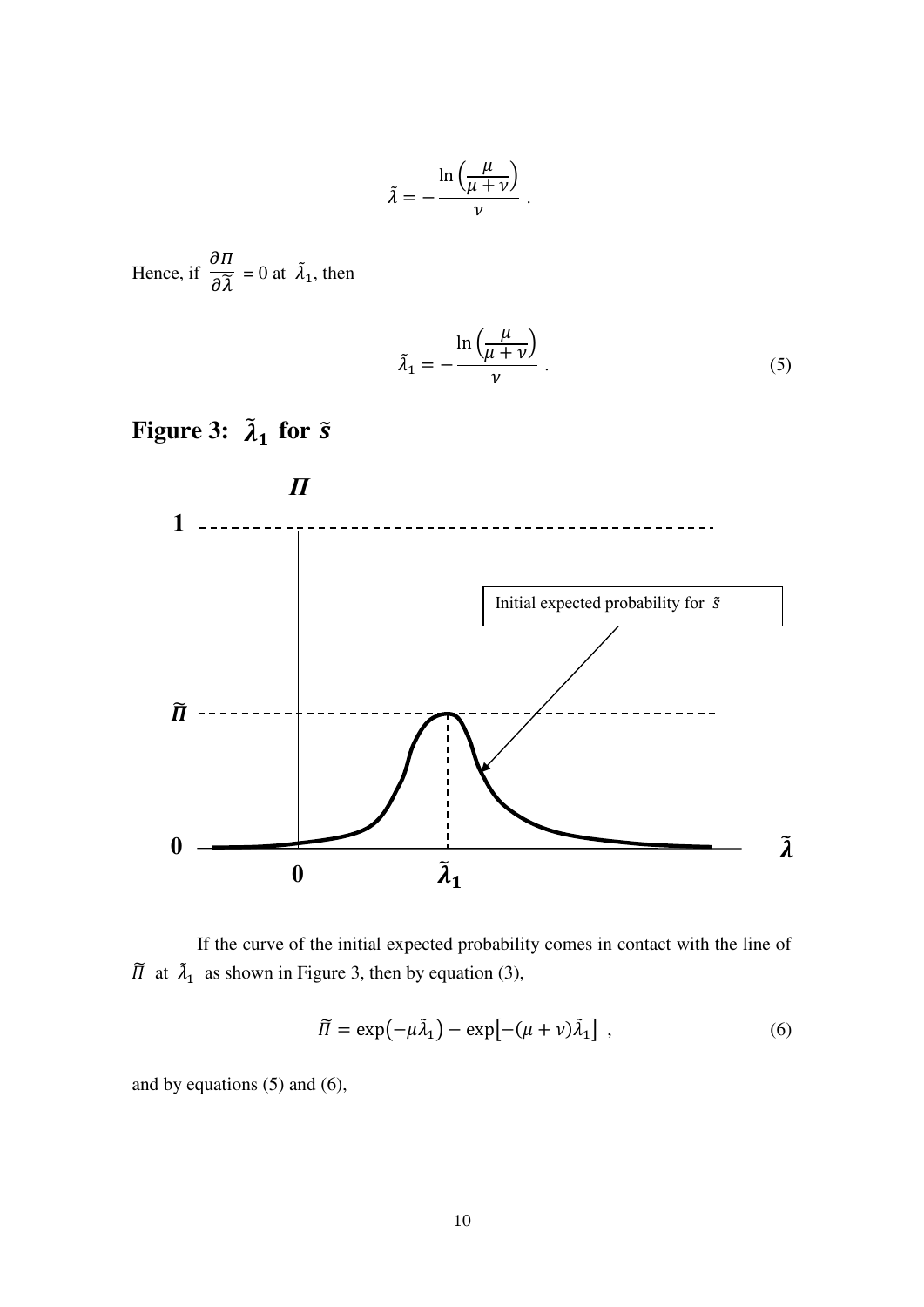$$
\widetilde{\Pi} = \left(\frac{\mu}{\mu + \nu}\right)^{\frac{\mu}{\nu}} - \left(\frac{\mu}{\mu + \nu}\right)^{\frac{\mu + \nu}{\nu}}.\tag{7}
$$

Here, as *s* decreases, the value of  $\mu$  in equation (1) increases because, as *s* decreases, the expected probability that all followers will make the same choice as that of the foremost household from the point of view of the expected utility  $(T_U)$  will decrease for any given value of  $\lambda$ . Hence,  $\mu$  is a function of *s* such that

$$
\mu = \hat{\mu}(s) \tag{8}
$$

and

$$
\frac{d\mu}{ds} < 0 \tag{9}
$$

By equations (7) and (8),  $\tilde{s}$  should satisfy

$$
\left[\frac{\widehat{\mu}(\tilde{s})}{\widehat{\mu}(\tilde{s})+\nu}\right]^{\widehat{\mu}(\tilde{s})} - \left[\frac{\widehat{\mu}(\tilde{s})}{\widehat{\mu}(\tilde{s})+\nu}\right]^{\widehat{\mu}(\tilde{s})+\nu} = \widetilde{\Pi} \tag{10}
$$

If  $\tilde{s}$  is too small,  $\mu = \hat{\mu}(s)$  becomes too large by inequality (9), and

$$
\lim_{\mu\to\infty}\left\{\left[\frac{\hat\mu(\tilde s)}{\hat\mu(\tilde s)+\nu}\right]^{\frac{\hat\mu(\tilde s)}{\nu}}-\left[\frac{\hat\mu(\tilde s)}{\hat\mu(\tilde s)+\nu}\right]^{\frac{\hat\mu(\tilde s)+\nu}{\nu}}\right\}=0<\widetilde\Pi\;,
$$

and if  $\tilde{s}$  is too large,  $\mu = \hat{\mu}(\tilde{s})$  becomes too small by inequality (9), and

$$
\lim_{\mu\to 0}\left\{\left[\frac{\hat{\mu}(\tilde{s})}{\hat{\mu}(\tilde{s})+\nu}\right]^{\frac{\hat{\mu}(\tilde{s})}{\nu}} - \left[\frac{\hat{\mu}(\tilde{s})}{\hat{\mu}(\tilde{s})+\nu}\right]^{\frac{\hat{\mu}(\tilde{s})+\nu}{\nu}}\right\} = 0 < \tilde{\Pi}.
$$

Therefore, if  $\tilde{s}$  is too small or too large, equation (10) is not satisfied. Hence,  $\tilde{s}$  must be neither too small nor too large. If this condition is satisfied,  $\mu = \hat{\mu}(\tilde{s})$  is also neither too small nor too large, and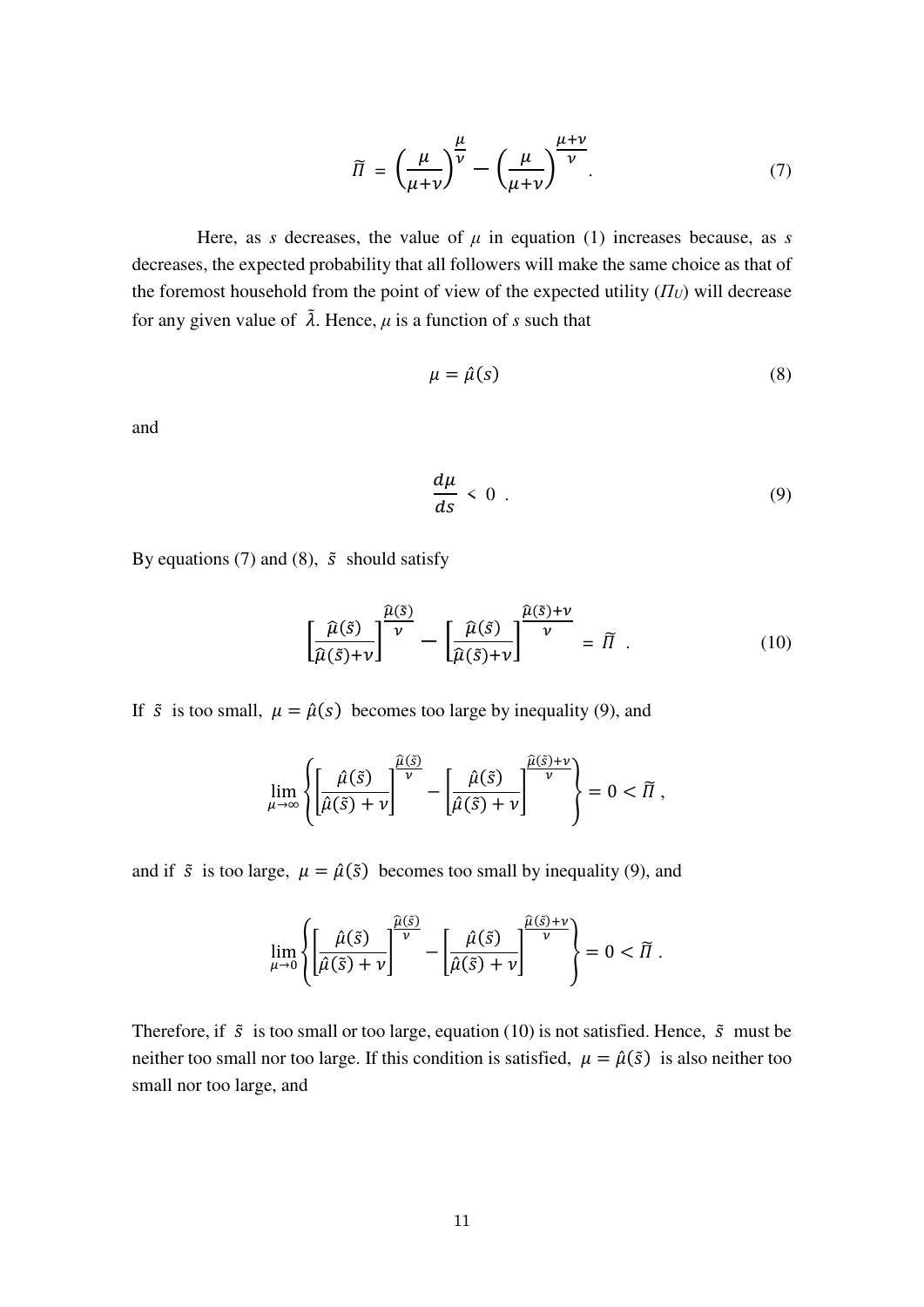$$
\left[\frac{\hat{\mu}(\tilde{s})}{\hat{\mu}(\tilde{s})+\nu}\right]^{\frac{\hat{\mu}(\tilde{s})}{\nu}} - \left[\frac{\hat{\mu}(\tilde{s})}{\hat{\mu}(\tilde{s})+\nu}\right]^{\frac{\hat{\mu}(\tilde{s})+\nu}{\nu}} = \tilde{\Pi} > 0
$$

can hold unless  $\tilde{\Pi}$  is too large, because

$$
0 < \frac{\hat{\mu}(\tilde{s})}{\hat{\mu}(\tilde{s}) + \nu} < 1
$$

and thereby

$$
\left[\frac{\hat{\mu}(\tilde{s})}{\hat{\mu}(\tilde{s})+\nu}\right]^{\frac{\hat{\mu}(\tilde{s})}{\nu}} > \left[\frac{\hat{\mu}(\tilde{s})}{\hat{\mu}(\tilde{s})+\nu}\right]^{\frac{\hat{\mu}(\tilde{s})+\nu}{\nu}}.
$$

Therefore, unless  $\tilde{\Pi}$  is too large, an  $\tilde{s}$  that is neither too small nor too large exists.

Harashima (2009, 2018a) indicated that *s* is not too small or too large for reasonable parameter values in the model shown in Section 2. Hence, generally,  $\tilde{\Pi}$  will not be too large, and thereby an  $\tilde{s}$  that is not too small or too large will generally exist.

#### *3.6 Government Intervention*

Harashima (2017) showed that, if the government intervenes and utilizes  $b_t$  (e.g., by increasing government consumption), the transition period *s* is prolonged because the adjustment of excess capital is delayed. Each time the government intervenes, households will recalculate the values of  $\tilde{s}$  and  $\lambda_1$ . Because the elimination of the excess capital is delayed by the government's intervention,  $\tilde{s}$  will increase relative to the case when it does not intervene. Hence, if the government continues to intervene on a large scale for a long period, the eventual value of  $\tilde{s}$  will become very large and the transition period will be much longer.

# **4 CONCLUDING REMARKS**

Severe recessions like the Great Recession and the Great Depression probably persist for several years or more because it takes time to reach the posterior steady state after a shock. Because the cause of severe recessions remains unknown, the nature of the transition path during severe recessions has received little if any study. In this paper, the nature of the transition path was examined on the basis of the NEPIP. Because a NEPIP is not Pareto efficient, (i.e., the constraint that Pareto efficiency should be kept does not exist), an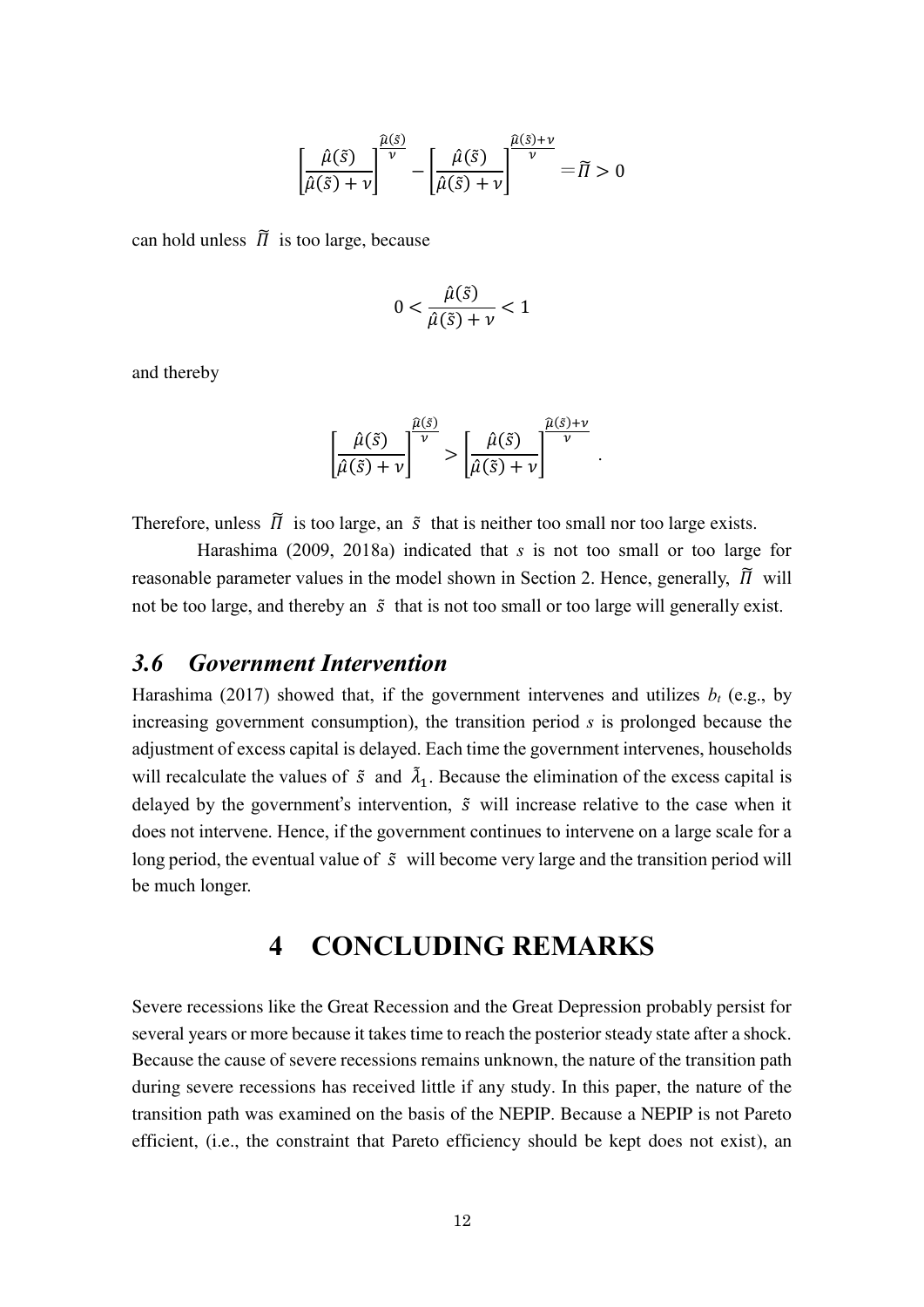infinite number of transition paths can be NEPIPs. Here, I examined the mechanism by which households select a NEPIP from among an infinite number of possible choices.

 Households do not randomly select a NEPIP. Rather, they do so strategically and rationally considering the characteristics of each NEPIP. A reason for not choosing the Pareto efficient saddle path in the first place is that a household dislikes, fears and avoids the worst-case scenario, and the selection of a NEPIP from among many possible NEPIPs is also governed by this same preference. Households' preferences for expected utility and worst-case aversion act in opposite directions in their selection of a NEPIP. A NEPIP is selected through a tug of war between these two opposite forces, and eventually a unique NEPIP will be selected by households. In addition, the length of the transition period will be uniquely determined endogenously and simultaneously, depending on the shape of the NEPIP.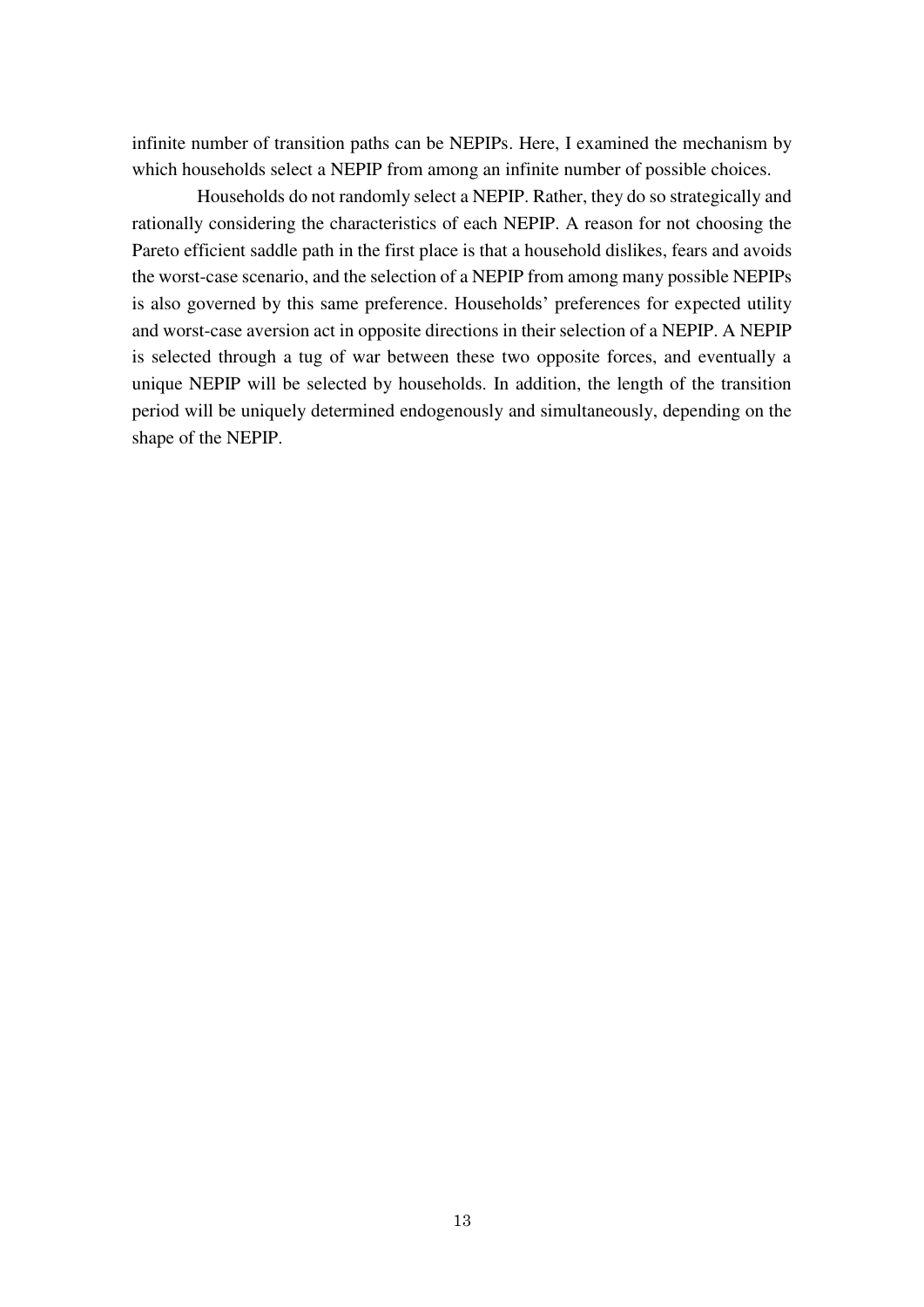## **References**

- Christiano, Lawrence J., Martin S. Eichenbaum, and Mathias Trabandt (2015), "Understanding the Great Recession," *American Economic Journal: Macroeconomics*, Vol. 7, No. 1, pp. 110-67.
- Eggertsson, Gauti B. and Paul R. Krugman (2012) "Debt, Deleveraging, and the Liquidity Trap: A Fisher-Minsky-Koo Approach," *The Quarterly Journal of Economics*, Vol. 127, No. 3, pp. 1469-1513.
- Fernald, John G., Robert E. Hall, James H. Stock, and Mark W. Watson (2017) "The Disappointing Recovery of Output after 2009," *Brookings Papers on Economic Activity*, Vol. 48, No. 1, pp. 1-81.
- Guerrieri, Veronica, Guido Lorenzoni, and Credit Crises (2017) "Precautionary Savings, and the Liquidity Trap," *The Quarterly Journal of Economics*, Vol. 132, No. 3, pp.1427–1467
- Hall, Robert E. (2011) "The Long Slump," *American Economic Review*, Vol. 101, No. 2, pp. 431-469.
- Hall, Robert E. (2016) "Macroeconomics of Persistent Slumps," in *Handbook of Macroeconomics*, Vol. 2, Edited by John B. Taylor and Harald Uhlig, Elsevier, Amsterdam.
- Harashima, Taiji (2004) "A More Realistic Endogenous Time Preference Model and the Slump in Japan," *EconWPA Working Papers*, ewp-mac0402015.
- Harashima, Taiji (2009) "Depression as a Nash Equilibrium Consisting of Strategies of Choosing a Pareto Inefficient Transition Path," *MPRA* (*The Munich Personal RePEc Archive*) *Paper* No. 18987.
- Harashima, Taiji (2012) "A Mechanism of Cyclical Volatility in the Vacancy-Unemployment Ratio: What Is the Source of Rigidity?" *MPRA* (*The Munich Personal RePEc Archive*) *Paper*, No. 36895
- Harashima, Taiji (2014a) "The Representative Household Assumption Requires Sustainable Heterogeneity in Dynamic Models," *MPRA* (*The Munich Personal RePEc Archive*) *Paper* No. 57520.
- Harashima, Taiji (2014b) "Time Preference Shocks," *MPRA* (*The Munich Personal RePEc Archive*) *Paper* No. 60205.
- Harashima, Taiji (2016) "The Cause of the Great Recession: What Caused the Downward Shift of the GDP Trend in the United States?" *MPRA* (*The Munich Personal RePEc Archive*) *Paper,* No. 69215.
- Harashima, Taiji (2017) "Should a Government Fiscally Intervene in a Recession and, If So, How?" *MPRA* (*The Munich Personal RePEc Archive*) *Paper* No. 78053.
- Harashima, Taiji (2018a) "Depression as a Nash Equilibrium Consisting of Strategies of Choosing a Pareto Inefficient Transition Path," in Japanese, *Journal of Kanazawa*